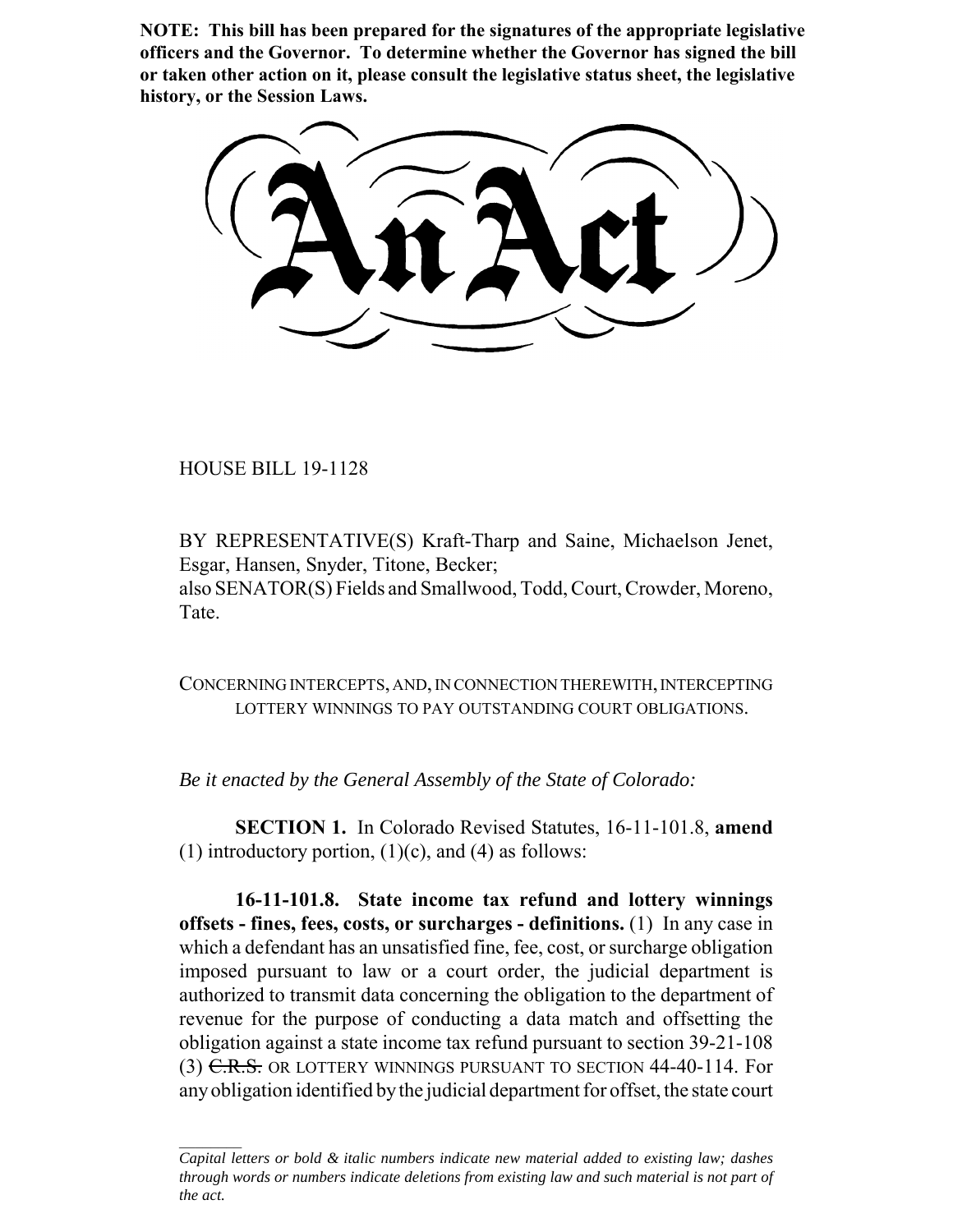administrator shall:

(c) Provide or require the appropriate court to provide written notice to the defendant that the state intends to offset the defendant's obligation against his or her state income tax refund OR LOTTERY WINNINGS and that the defendant has the right to object to the offset and request an administrative review; and

(4) The department of revenue is authorized to receive data from the judicial department and execute offsets of state income tax refunds AND LOTTERY WINNINGS in accordance with this section and section 39-21-108 (3), C.R.S. SECTIONS 39-21-108 (3) AND 44-40-114.

**SECTION 2.** In Colorado Revised Statutes, 16-18.5-106.5, **amend** (5) as follows:

**16-18.5-106.5. Lottery winnings offset - restitution.** (5) If a lottery winner owes restitution in a criminal or juvenile case and also owes a child support debt or arrearages as described in section 26-13-118 (1), the lottery winnings offset described in sections 26-13-118 and 44-40-113 (6), shall take priority and be applied first. Any remaining lottery winnings shall be disbursed and distributed in accordance with this section, SECTION 44-40-113, AND SECTION 44-40-114.

**SECTION 3.** In Colorado Revised Statutes, 44-40-113, **amend**  $(6)(e)$ (I) as follows:

**44-40-113. Prizes.** (6) (e) (I) Notwithstanding any provision of this subsection (6) to the contrary, if, in addition to owing an outstanding debt, a lottery winner owes either restitution, FINES, FEES, COSTS, OR SURCHARGES, as described in section 44-40-114 or a child support debt or arrearages or child support costs as described in this subsection (6), any lottery winnings offset against the restitution, FINES, FEES, COSTS, OR SURCHARGES, or child support debt or arrearages or child support costs shall take priority and be applied first. If, in such instance, the lottery winner owes both THESE types of debts, both THESE offsets shall take priority and the provisions of section 44-40-114 (3) shall apply.

**SECTION 4.** In Colorado Revised Statutes, **amend** 44-40-114 as follows:

PAGE 2-HOUSE BILL 19-1128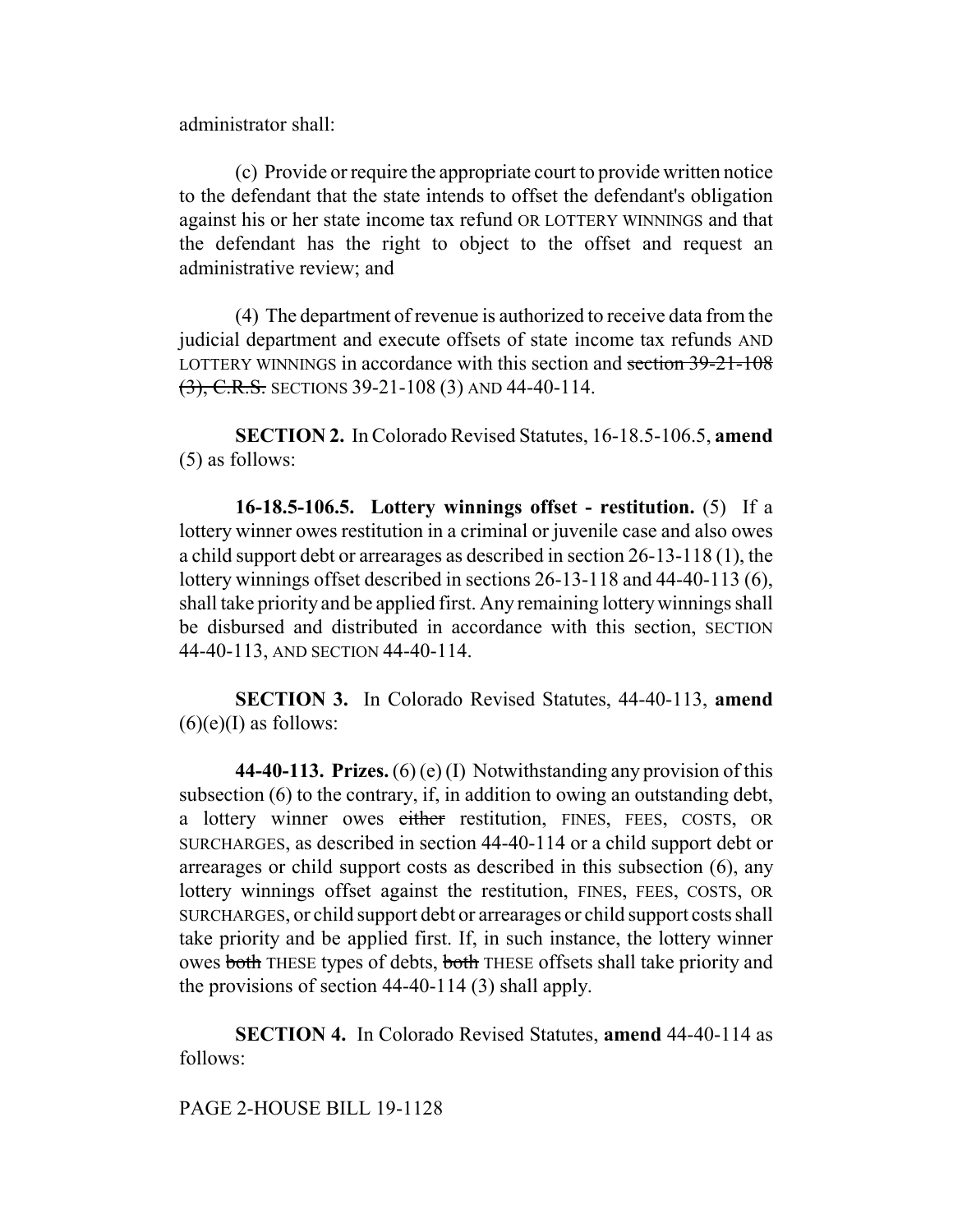**44-40-114. Prizes - lottery winnings offset for restitution, fines, fees, costs, or surcharges.** (1) Prior to the payment of any lottery winnings required by rule of the commission to be paid only at the lottery offices, the department shall require the winner to submit the winner's social security number and federal employer identification number, if applicable, and shall check the social security number of the winner with those certified by the judicial department for the purpose of the state lottery winnings offset as provided in section 16-18.5-106.5 SECTIONS 16-11-101.8 AND 16-18.5-106.5. The social security number and the federal employer identification number shall not become part of the public record of the department.

(2) If the social security number of a lottery winner appears among those certified by the judicial department, the department shall suspend the payment of the winnings until the requirements of section 16-18.5-106.5 SECTIONS 16-11-101.8 AND 16-18.5-106.5 are met. If, after consulting with the judicial department, the department determines that the lottery winner is obligated to pay the amounts certified under section 16-18.5-106.5 SECTIONS 16-11-101.8 AND 16-18.5-106.5, then the department shall withhold from the amount of winnings paid to the lottery winner an amount equal to the amount of restitution that is due or, if the amount of winnings is less than or equal to the amount of restitution due, shall withhold the entire amount of the lottery winnings. Any money so withheld shall be transmitted to the state treasurer for disbursement as directed in section  $16-18.5-106.5(3)$  SECTIONS 16-11-101.8 (2) AND 16-18.5-106.5 (3).

(3) If a lottery winner owes a child support debt or arrearages or child support costs as described in section 44-40-113 (6), and also owes restitution, FINES, FEES, COSTS, OR SURCHARGES as described in this section IN SECTIONS 16-11-101.8 AND 16-18.5-106.5, the lottery winnings offset against the child support debt or arrearages or costs shall take priority and be applied first. The remaining lottery winning money, if any, shall be applied SECOND toward the payment of outstanding restitution, AND THEN TOWARD FINES, FEES, COSTS, OR SURCHARGES and processed in accordance with this section.

**SECTION 5. Act subject to petition - effective date.** This act takes effect at 12:01 a.m. on the day following the expiration of the ninety-day period after final adjournment of the general assembly (August 2, 2019, if adjournment sine die is on May 3, 2019); except that, if a

## PAGE 3-HOUSE BILL 19-1128